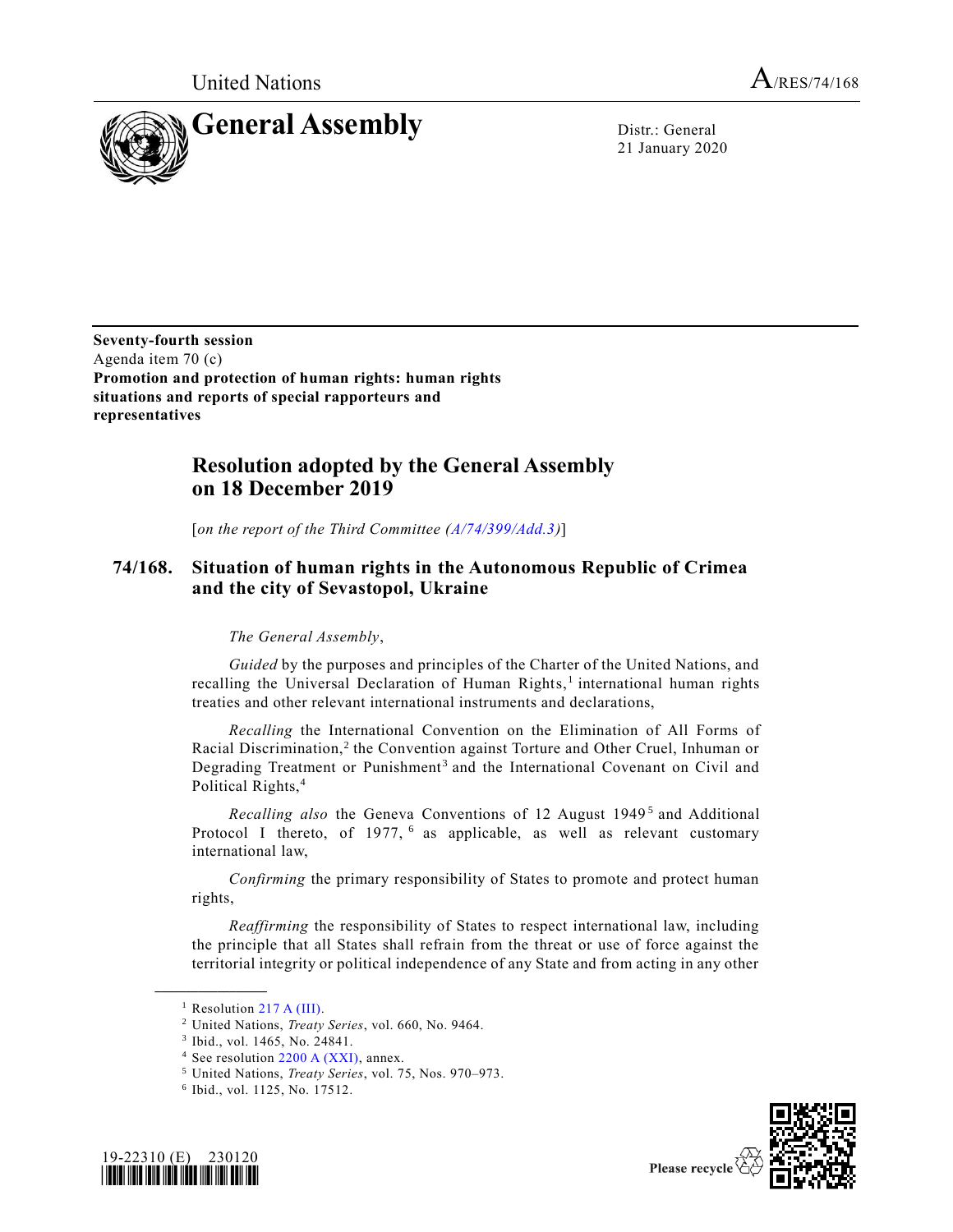manner inconsistent with the purposes of the United Nations, recalling its resolution [2625 \(XXV\)](https://undocs.org/en/A/RES/2625%20(XXV)) of 24 October 1970, in which it approved the Declaration on Principles of International Law concerning Friendly Relations and Cooperation among States in accordance with the Charter of the United Nations, and reaffirming the principles contained therein,

*Recalling* its resolution [3314 \(XXIX\)](https://undocs.org/en/A/RES/3314%20(XXIX)) of 14 December 1974, entitled "Definition of aggression",

*Recalling also* its resolution [68/262](https://undocs.org/en/A/RES/68/262) of 27 March 2014 on the territorial integrity of Ukraine, in which it affirmed its commitment to the sovereignty, political independence, unity and territorial integrity of Ukraine within its internationally recognized borders and called upon all States, international organizations and specialized agencies not to recognize any alteration to the status of the Autonomous Republic of Crimea and the city of Sevastopol and to refrain from any action or dealing that might be interpreted as recognizing any such altered status,

*Recalling further* its resolutions [71/205](https://undocs.org/en/A/RES/71/205) of 19 December 2016, [72/190](https://undocs.org/en/A/RES/72/190) of 19 December 2017 and [73/263](https://undocs.org/en/A/RES/73/263) of 22 December 2018 on the situation of human rights in the Autonomous Republic of Crimea and the city of Sevastopol, Ukraine, its resolution [73/194](https://undocs.org/en/A/RES/73/194) of 17 December 2018 on the problem of the militarization of the Autonomous Republic of Crimea and the city of Sevastopol, Ukraine, as well as parts of the Black Sea and the Sea of Azov, and relevant decisions of international organizations, specialized agencies and bodies within the United Nations system,

*Gravely concerned* that the provisions of those resolutions and relevant decisions of international organizations, specialized agencies and bodies within the United Nations system have not been implemented by the Russian Federation,

*Condemning* the ongoing temporary occupation of part of the territory of Ukraine – the Autonomous Republic of Crimea and the city of Sevastopol (hereinafter "Crimea") – by the Russian Federation, and reaffirming the non-recognition of its annexation,

*Recalling* that the General Assembly, in its resolution [3314 \(XXIX\),](https://undocs.org/en/A/RES/3314%20(XXIX)) states that no territorial acquisition or special advantage resulting from aggression is or shall be recognized as lawful,

*Affirming* that the seizure of Crimea by force is illegal and a violation of international law, and affirming also that those territories must be immediately returned,

*Supporting* the commitment by Ukraine to adhering to international law in its efforts to put an end to the Russian occupation of Crimea, and welcoming the commitments by Ukraine to protecting the human rights and fundamental freedoms of all its citizens,

*Reaffirming* the obligation of States to ensure that persons belonging to national or ethnic, religious and linguistic minorities may exercise fully and effectively all human rights and fundamental freedoms without any discrimination and in full equality before the law,

*Welcoming* the reports of the Office of the United Nations High Commissioner for Human Rights on the human rights situation in Ukraine, of the Commissioner for Human Rights of the Council of Europe, and of the human rights assessment mission of the Office for Democratic Institutions and Human Rights and the High Commissioner on National Minorities of the Organization for Security and Cooperation in Europe, in which they stated that violations and abuses of human rights continued to take place in Crimea and pointed to the sharp deterioration of the overall human rights situation,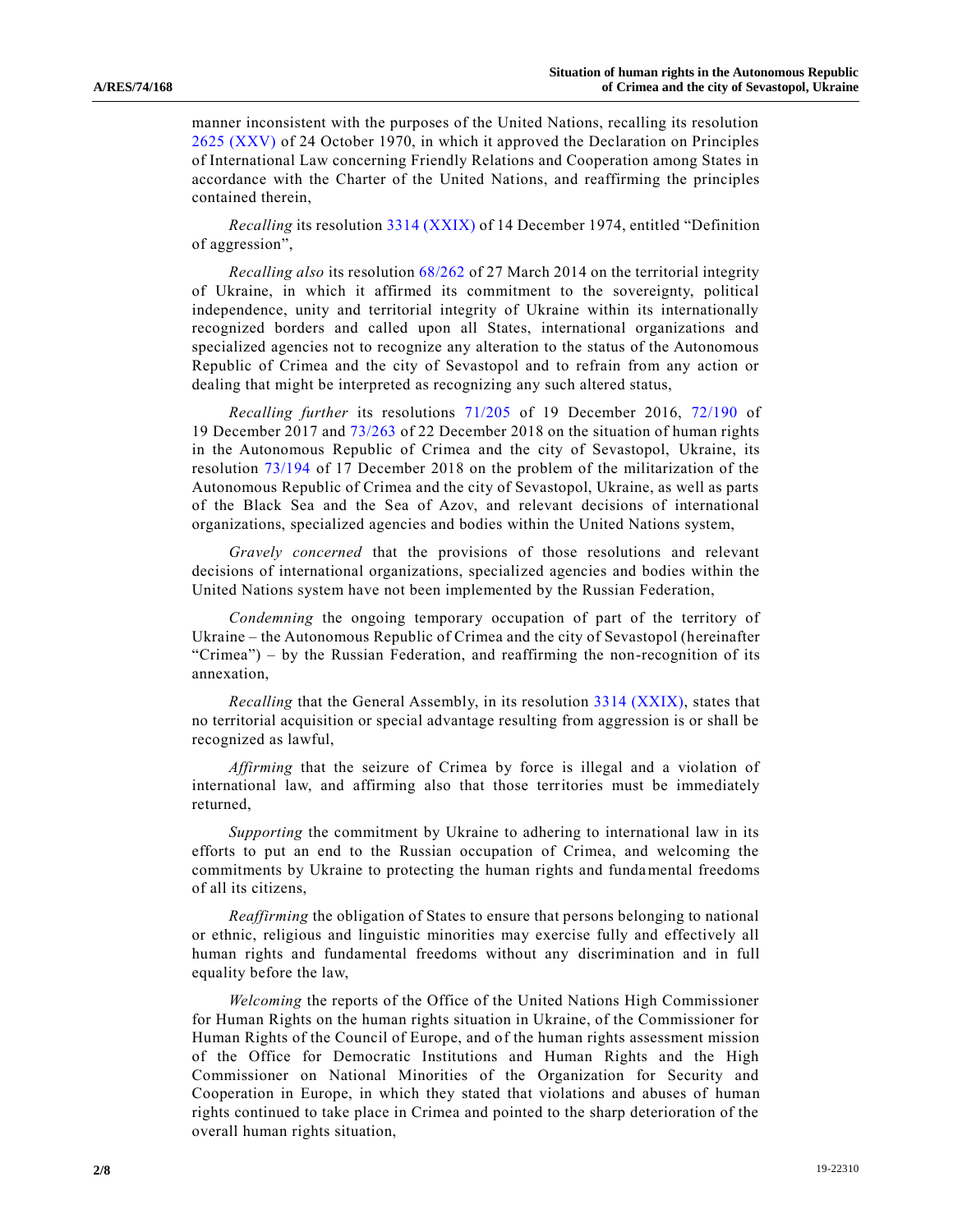*Welcoming also* the reports of the Office of the United Nations High Commissioner for Human Rights on the situation of human rights in the temporarily occupied Autonomous Republic of Crimea and the city of Sevastopol, Ukraine, submitted pursuant to resolutions  $71/205^7$  $71/205^7$  and  $72/190$ ,  $^8$  and the report of the Secretary-General submitted pursuant to resolution  $73/263$ ,<sup>9</sup>

<span id="page-2-2"></span><span id="page-2-1"></span><span id="page-2-0"></span>*Reaffirming its grave concern* that the human rights monitoring mission in Ukraine continues to be denied access to Crimea, despite its existing mandate, which covers the entire territory of Ukraine within its internationally recognized borders,

*Condemning* the imposition and retroactive application of the legal system of the Russian Federation, and its negative impact on the human rights situation in Crimea, the imposition of automatic Russian citizenship on protected persons in Crimea, which is contrary to international humanitarian law, including the Geneva Conventions and customary international law, and the deportation and regressive effects on the enjoyment of human rights of those who have rejected that citizenship,

*Gravely concerned* by consistent reports that the Russian law enforcement system uses involuntary placement in a psychiatric institution as a form of harassment against and punishment of political opponents and activists,

*Deeply concerned* that, since 2014, torture has reportedly been used by the Russian authorities to extract false confessions for politically motivated prosecutions, including in the case of Oleg Sentsov, a Ukrainian film-maker, and expressing deep concern about the ongoing arbitrary detentions and arrests by the Russian Federation of Ukrainian citizens, including Emir-Usein Kuku and many others,

*Deeply concerned also* that the occupation continues to affect the enjoyment of social and economic rights by residents, including children, older persons and persons with disabilities,

*Condemning* the reported serious violations and abuses committed against residents of Crimea, in particular extrajudicial killings, abductions, enforced disappearances, politically motivated prosecutions, discrimination, harassment, intimidation, violence, including sexual violence, arbitrary detentions and arrests, torture and ill-treatment, in particular to extract confessions, and psychiatric internment, and their forcible transfer or deportation from Crimea to the Russian Federation, as well as reported abuses of other fundamental freedoms, including the freedoms of expression, religion or belief and association and the right to peaceful assembly,

*Gravely concerned* by the above-mentioned policies and practices of the Russian Federation, which cause a continuing threat and make it impossible to reside in Crimea, and have caused the population to move out from the peninsula,

*Recalling* that individual or mass forcible transfers, as well as deportations of protected persons from occupied territory to the territory of the occupying Power, or to that of any other country, occupied or not, are prohibited under international humanitarian law, regardless of their motive,

*Deeply concerned* by consistent reports that the Russian Federation promotes policies and conducts practices aimed at changing the demographic structure in Crimea, and recalling in this respect that the occupying Power shall not deport or transfer parts of its own civilian population into the territory it occupies,

<sup>7</sup> Se[e A/72/498.](https://undocs.org/en/A/72/498)

<sup>8</sup> Se[e A/73/404.](https://undocs.org/en/A/73/404)

 $9$  [A/74/276.](https://undocs.org/en/A/74/276)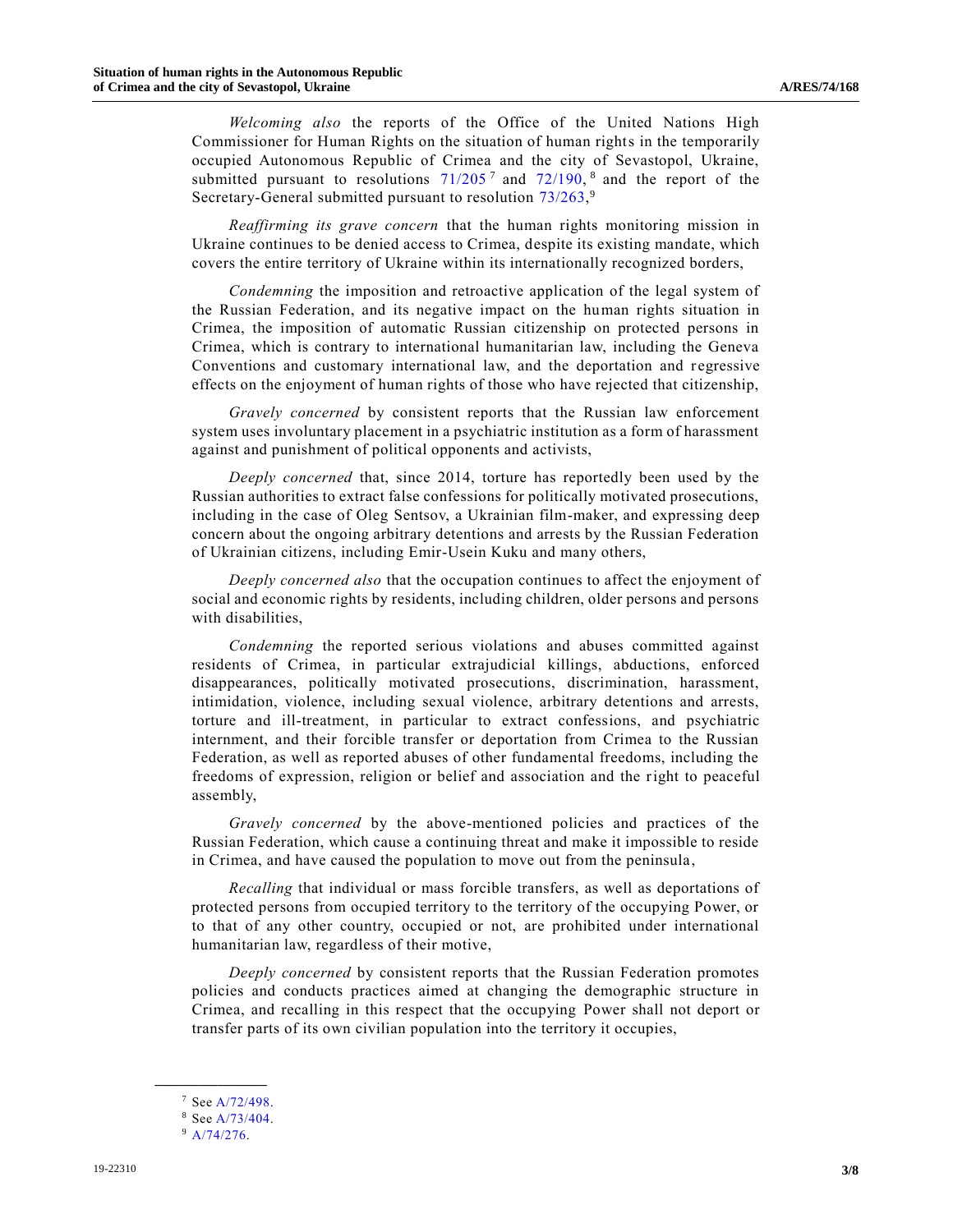*Reaffirming its serious concern* at the decision of the so-called Supreme Court of Crimea of 26 April 2016 and the decision of the Supreme Court of the Russian Federation of 29 September 2016 to declare the Mejlis of the Crimean Tatar People, the self-governing body of the Crimean Tatars, to be an extremist organization and to ban its activities,

*Condemning* the ongoing pressure exerted upon religious minority communities, including through frequent police raids, undue registration requirements that have affected legal status and property rights and threats against and persecution of those belonging to the Orthodox Church of Ukraine, the Protestant Church, mosques and Muslim religious schools, Greek Catholics, Roman Catholics and Jehovah's Witnesses, and condemning also the baseless prosecution of dozens of peaceful Muslims for allegedly belonging to Islamic organizations,

*Condemning also* the continuous widespread misuse of counter-terrorism and anti-extremism laws to suppress dissent,

*Strongly condemning* in this regard mass detentions on terrorism grounds and other forms of repression against human rights defenders, including against activists of the Crimean Solidarity civic initiative, which documents abuses on the peninsula and provides humanitarian assistance to the families of victims of politically motivated prosecutions,

*Recalling* the order of the International Court of Justice of 19 April 2017 on provisional measures in the case concerning the *Application of the International Convention for the Suppression of the Financing of Terrorism and of the International Convention on the Elimination of All Forms of Racial Discrimination (Ukraine v. Russian Federation)*, 10

<span id="page-3-0"></span>*Recalling also* the prohibition under the Geneva Conventions of 12 August 1949 for the occupying Power to compel protected persons to serve in its armed or auxiliary forces, including through pressure or propaganda that is aimed at securing voluntary enlistment, and condemning the ongoing recruitment campaign in Crimea and criminal prosecutions of Crimean men for draft evasion,

*Underlining* the importance of the measures to develop transparent, accessible, non-discriminatory and expeditious procedures and regulations governing access to Crimea for human rights defenders, journalists, media workers and lawyers, as well as the possibility to appeal, in accordance with national legislation and in conformity with all applicable international law,

*Condemning* the blocking by the Russian Federation of Ukrainian websites and television channels and the seizure of Ukrainian transmission frequencies in Crimea,

*Welcoming* the support provided by Ukraine to media outlets and civil society organizations that have fled Crimea, which improves the ability of the media and civil society to work independently and without interference,

*Welcoming also* the continued efforts of the Secretary-General, the United Nations High Commissioner for Human Rights, the Organization for Security and Cooperation in Europe, the Council of Europe and other international and regional organizations to support Ukraine in promoting, protecting and ensuring human rights, and expressing further concern over the lack of safe and unfettered access by established regional and international human rights monitoring mechanisms and human rights non-governmental organizations to Crimea,

<sup>10</sup> See *Official Records of the General Assembly, Seventy-second Session, Supplement No. 4* [\(A/72/4\)](https://undocs.org/en/A/72/4), chap. V, sect. A.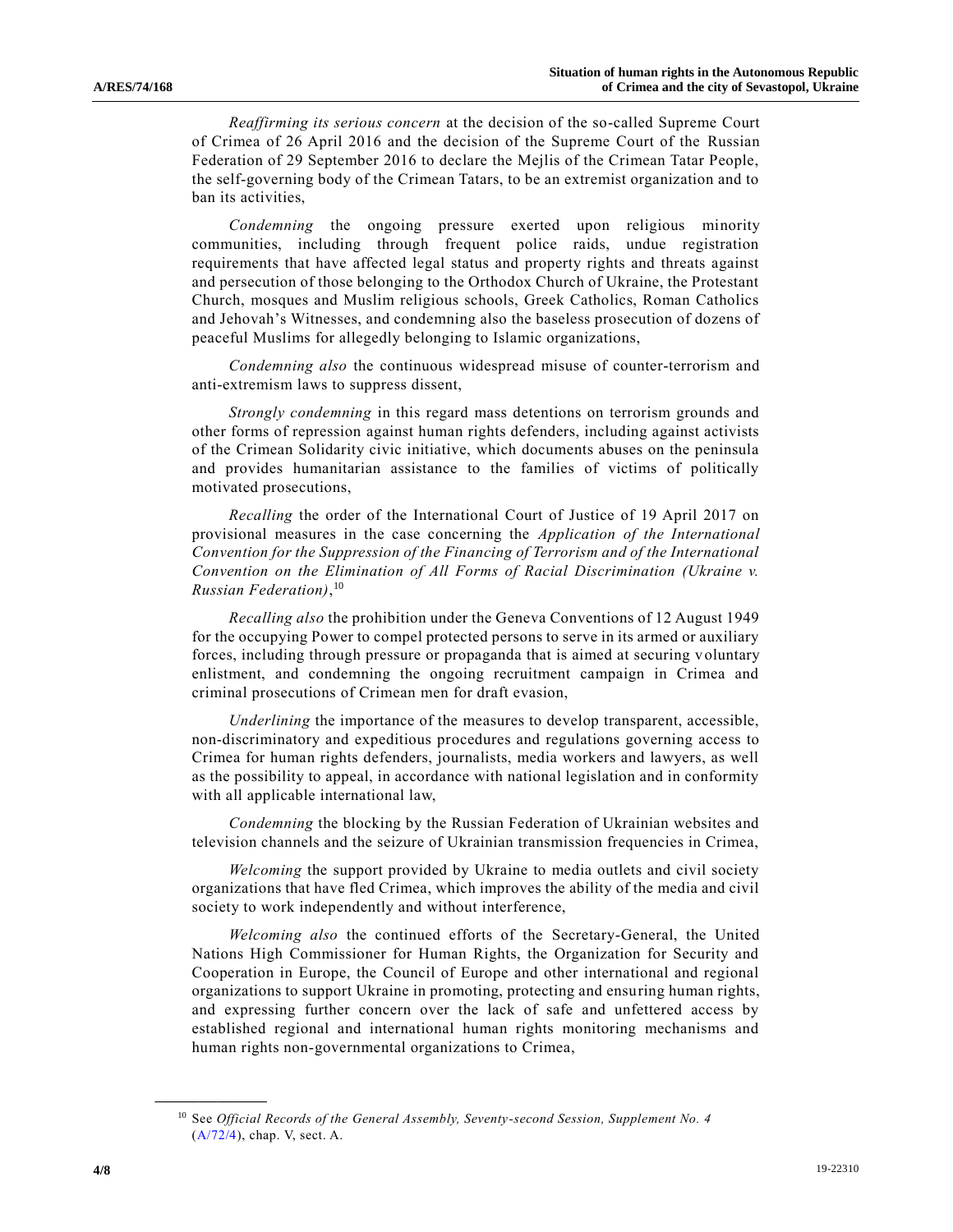*Acknowledging* the importance of the release by the Russian Federation and Ukraine of detained persons on 7 September 2019, and calling upon the Russian Federation to release all unlawfully detained Ukrainian citizens and to ensure their safe return to Ukraine,

1. *Deplores* the failure of the Russian Federation to comply with the repeated requests and demands of the General Assembly, as well as with the order of the International Court of Justice of 19 April 2017 on provisional measures in the case concerning the *Application of the International Convention for the Suppression of the Financing of Terrorism and of the International Convention on the Elimination of All Forms of Racial Discrimination (Ukraine v. Russian Federation)*; [10](#page-3-0)

2. *Strongly condemns* the continuing and total disregard by the Russian Federation for its obligations under the Charter of the United Nations and international law regarding its legal responsibility for the occupied territory, including the responsibility to respect Ukrainian law and the rights of all civilians;

3. *Condemns* all attempts by the Russian Federation to legitimize or normalize its attempted annexation of Crimea, including the automatic imposition of Russian citizenship, illegal election campaigns and change of the demographic structure of the population of Crimea;

4. *Also condemns* violations, abuses, measures and practices of discrimination against the residents of the temporarily occupied Crimea, including Crimean Tatars, as well as Ukrainians and persons belonging to other ethnic and religious groups, by the Russian occupation authorities;

5. *Further condemns* the unlawful imposition of laws, jurisdiction and administration in the occupied Crimea by the Russian Federation, and demands that the Russian Federation respect obligations under international law with regard to respecting the laws in force in Crimea prior to occupation;

6. *Urges* the Russian Federation:

(a) To uphold all of its obligations under applicable international law as an occupying Power;

(b) To fully and immediately comply with the order of the International Court of Justice of 19 April 2017;

(c) To take all measures necessary to bring an immediate end to all violations and abuses against residents of Crimea, in particular reported discriminatory measures and practices, arbitrary detentions and arrests, torture and other cruel, inhuman or degrading treatment, revoke all discriminatory legislation and hold accountable those responsible for those violations and abuses;

(d) To refrain from arresting or prosecuting Crimean residents for non-criminal acts committed or opinions expressed, including in social media comments or posts, before the occupation, and release all Crimean residents who have been arrested or imprisoned for such acts;

(e) To respect the laws in force in Ukraine, repeal laws imposed in Crimea by the Russian Federation that allow for forced evictions and the confiscation of private property in Crimea, in violation of applicable international law, and respect the property rights of all former owners affected by previous confiscations;

(f) To immediately release and allow the return to Ukraine, without preconditions, of Ukrainian citizens who were unlawfully detained and judged without regard for the requirements of international law, as well as those transferred or deported across internationally recognized borders from Crimea to the Russian Federation;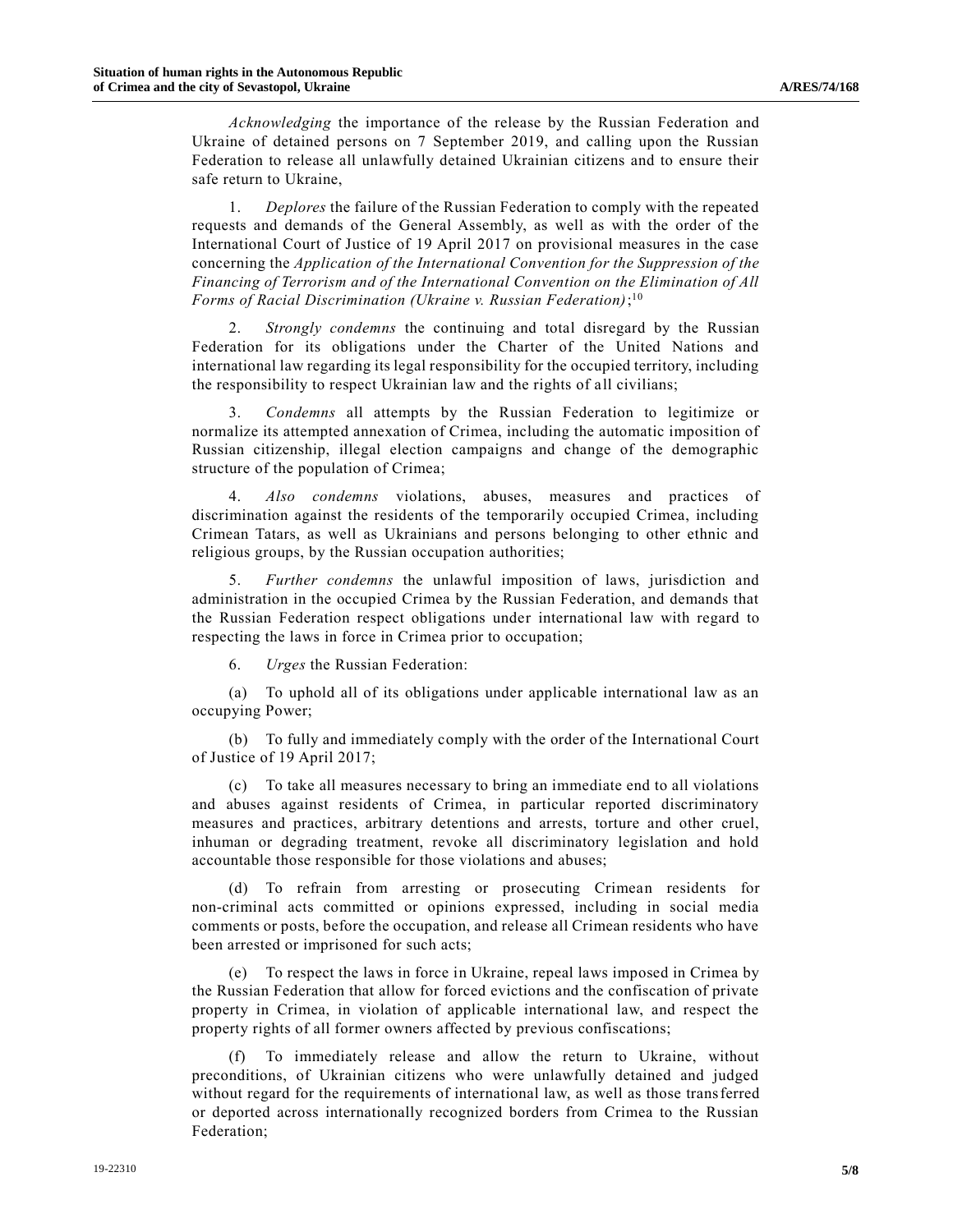(g) To report the number of individuals transferred from Crimea to the Russian Federation to serve criminal sentences and take immediate actions in order to return such individuals to Crimea;

(h) To monitor and accommodate the medical needs of all Ukrainian citizens unlawfully detained for the exercise of their human rights and fundamental freedoms, including political prisoners, in Crimea and the Russian Federation and allow the monitoring of those detainees' state of health and conditions of detention by independent international monitors and physicians from reputable international health organizations, including the European Committee for the Prevention of Torture and Inhuman or Degrading Treatment or Punishment and the International Committee of the Red Cross, and investigate effectively all deaths in detention;

(i) To uphold the rights, in accordance with international law and until their release, of Ukrainian prisoners and detainees in Crimea and in the Russian Federation, including those on hunger strike, and encourages it to respect the United Nations Standard Minimum Rules for the Treatment of Prisoners (the Nelson Mandela  $Rules)$ ;<sup>11</sup>

(j) To provide Ukrainian consular officials with information on Ukrainian citizens detained in the Russian Federation, ensure freedom of consular communication with, and consular access to, detained Ukrainian citizens, in accordance with the Vienna Convention on Consular Relations, <sup>12</sup> to which the Russian Federation is a party, and allow Ukrainian officials, including the Ukrainian Parliament Commissioner for Human Rights, to visit all Ukrainian citizens, including political prisoners in Crimea and the Russian Federation;

(k) To address the issue of impunity and ensure that those found to be responsible for violations and abuses are held accountable before an independent judiciary;

(l) To create and maintain a safe and enabling environment for journalists and media workers, human rights defenders and defence lawyers to perform their work independently and without undue interference in Crimea;

(m) To restore enjoyment of the rights of all individuals, without any discrimination based on origin or religion or belief, revoke the decisions that banned cultural and religious institutions, non-governmental organizations, human rights organizations and media outlets and restore enjoyment of the rights of individuals belonging to ethnic communities in Crimea, in particular Ukrainians and Crimean Tatars, including that to engage in cultural gatherings;

(n) To ensure that the right to freedom of opinion and expression and the rights to peaceful assembly and freedom of association can be exercised by all Crimean residents in any form, including single-person pickets, without any restrictions other than those permissible under international law, including international human rights law, and without discrimination on any grounds;

(o) To refrain from criminalizing the right to freedom of opinion and expression and the right to peaceful assembly and quash all penalties imposed on Crimean residents for expressing dissenting views, including regarding the status of Crimea;

(p) To ensure the availability of education in the Ukrainian and Crime an Tatar languages;

 $11$  Resolution [70/175,](https://undocs.org/en/A/RES/70/175) annex.

<sup>12</sup> United Nations, *Treaty Series*, vol. 596, No. 8638.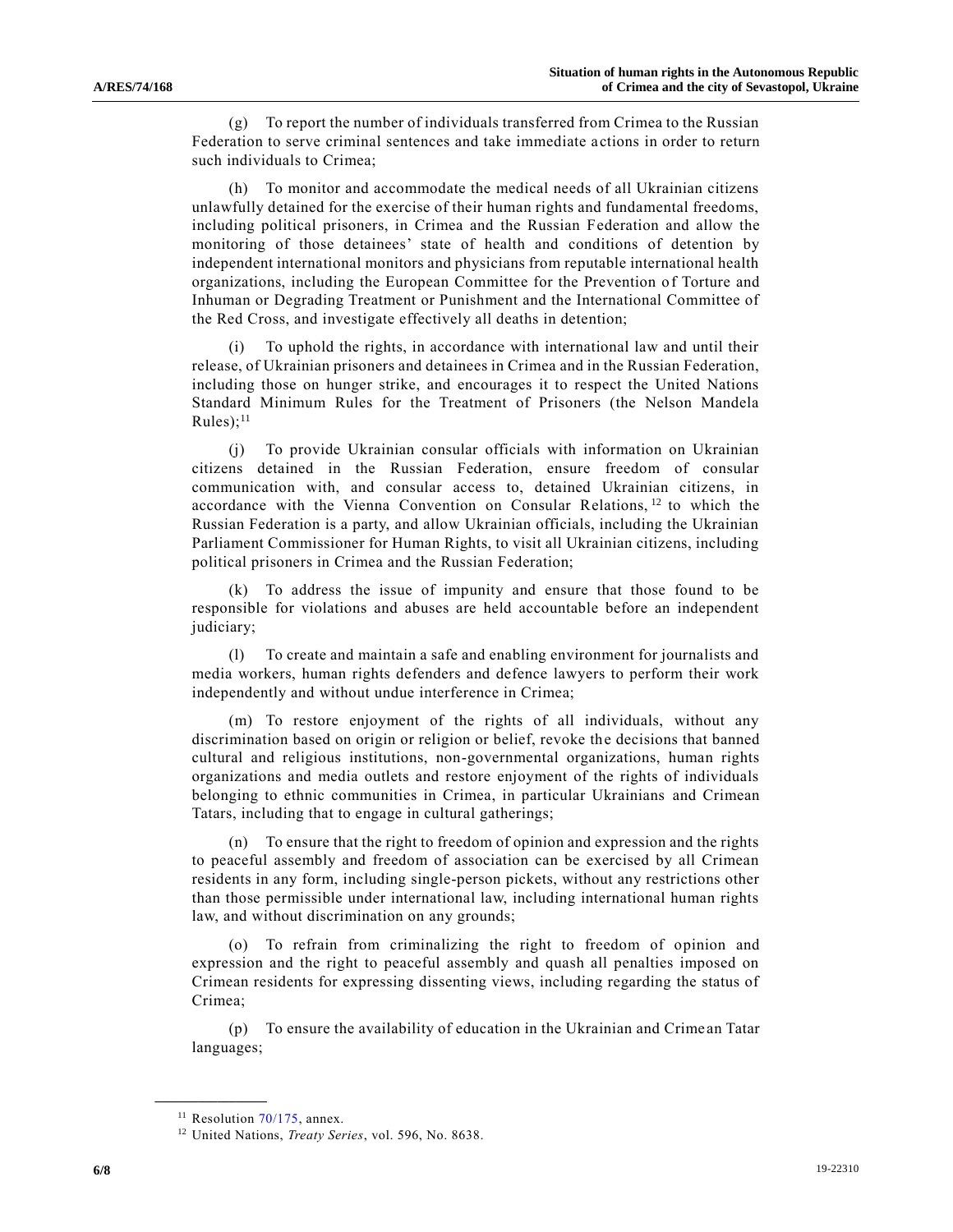(q) To revoke immediately the decision declaring the Mejlis of the Crimean Tatar People an extremist organization and banning its activities, repeal the decision banning leaders of the Mejlis from entering Crimea and refrain from maint aining or imposing limitations on the ability of the Crimean Tatar community to conserve its representative institutions;

(r) To end the practice of compelling Crimean residents to serve in the armed or auxiliary forces of the Russian Federation, including through pressure or propaganda, and in particular ensure that Crimean residents are not compelled to participate in military operations of the Russian Federation;

(s) To end the practices of deporting Ukrainian citizens from Crimea for not taking Russian citizenship and of discriminating against Crimean residents for not possessing identity documents issued by the Russian Federation, stop transferring its own civilian population to Crimea and end the practice of encouraging such transfers;

(t) To cooperate fully and immediately with the Office of the United Nations High Commissioner for Human Rights, the Organization for Security and Cooperation in Europe, including its Special Monitoring Mission to Ukraine, which must have safe, secure and unhindered access to the entire territory of Ukraine, including the Autonomous Republic of Crimea and the city of Sevastopol, and the Council of Europe on the situation of human rights in Crimea;

7. *Calls upon* the Russian Federation to address the substantive concerns and a[l](#page-2-0)l recommendations highlighted in the reports of the Secretary-General<sup>9</sup> and the Office of the United Nations High Commissioner for Human Rights on the situation of human rights in the temporarily occupied Autonomous Republic of Crimea and the city of Sevastopol, Ukraine,<sup>[7,](#page-2-1)[8](#page-2-2)</sup> as well as previous relevant recommendations from 27 reports on the situation of human rights in Ukraine by the Office of the High Commissioner based on the work of the United Nations human rights monitoring mission in Ukraine established to prevent further deterioration of human rights in Crimea;

8. *Requests* the Secretary-General to continue to seek ways and means, including through consultations with the United Nations High Commissioner for Human Rights and relevant regional organizations, to ensure safe and unfettered access to Crimea by established regional and international human rights monitoring mechanisms, in particular the human rights monitoring mission in Ukraine, to enable them to carry out their mandate;

9. *Urges* the Russian Federation to ensure the proper and unimpeded access of international human rights monitoring missions and human rights non-governmental organizations to Crimea, including all places where persons may be deprived of their liberty, recognizing that the international presence and monitoring of compliance with international human rights law and international humanitarian law in Crimea are of paramount importance in preventing further deterioration of the situation;

10. *Supports* the efforts of Ukraine to maintain economic, financial, political, social, informational, cultural and other ties with its citizens in the occupied Crimea in order to facilitate their access to democratic processes, economic opportunities and objective information;

11. *Calls upon* all international organizations and specialized agencies of the United Nations system, when referring to Crimea in their official documents, communications and publications, including with regard to statistical data of the Russian Federation, to refer to "the Autonomous Republic of Crimea and the city of Sevastopol, Ukraine, temporarily occupied by the Russian Federation", and encourages all States and other international organizations to do the same;